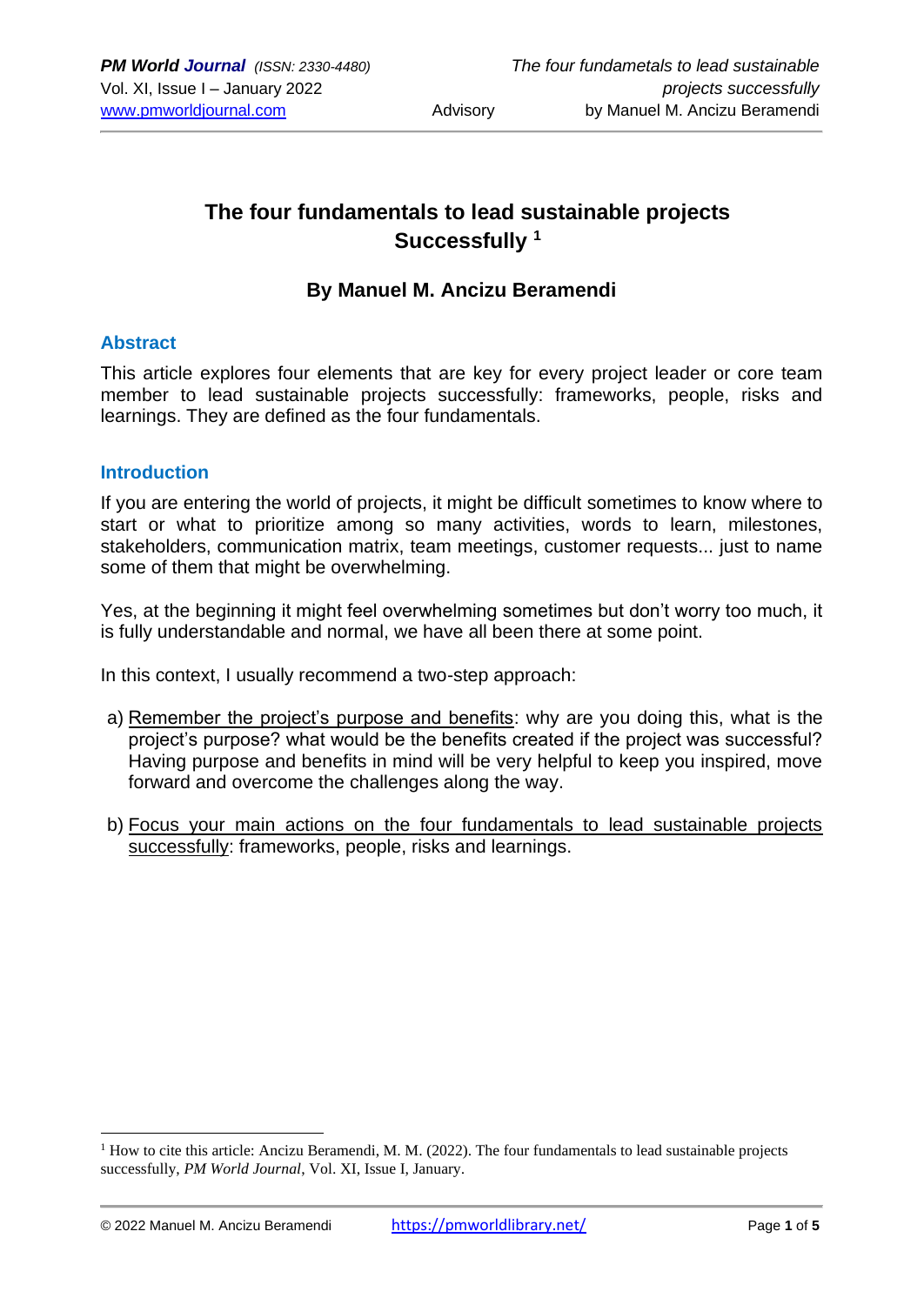

## **The Four Fundamentals**

Let's explore each of them in detail.

#### **1. Frameworks**

- a. Contract: If it is a project whose deliverables are goods or services to be provided to an external client, the contract is clearly your basic reference document, as it covers the rights and obligations between both parties and the metrics for the project to be considered successful; thus, read it carefully, analyze it and ask any questions that might not be clear enough because the contract will guide the relationship and the actions between the parties throughout the entire life of the project.
- b. Culture, Processes and Procedures: the project is embedded in the organizational structure so, no matter whether it is an external client or an internal one (e.g., efficiency, implementation of a new IT system,…), you need the support of your own company and colleagues to deliver what is expected.

In this context, understanding the internal culture (formal and informal), being aware of and applying company's processes and procedures is key to navigate the organization and engage the teams to deliver what it is expected according to the requirements.

On the contrary, if you failed to follow company's established processes your project's deliverables might be delayed or not delivered as initially expected and it could lead to misunderstandings and frustration among team members and stakeholders (internal and external).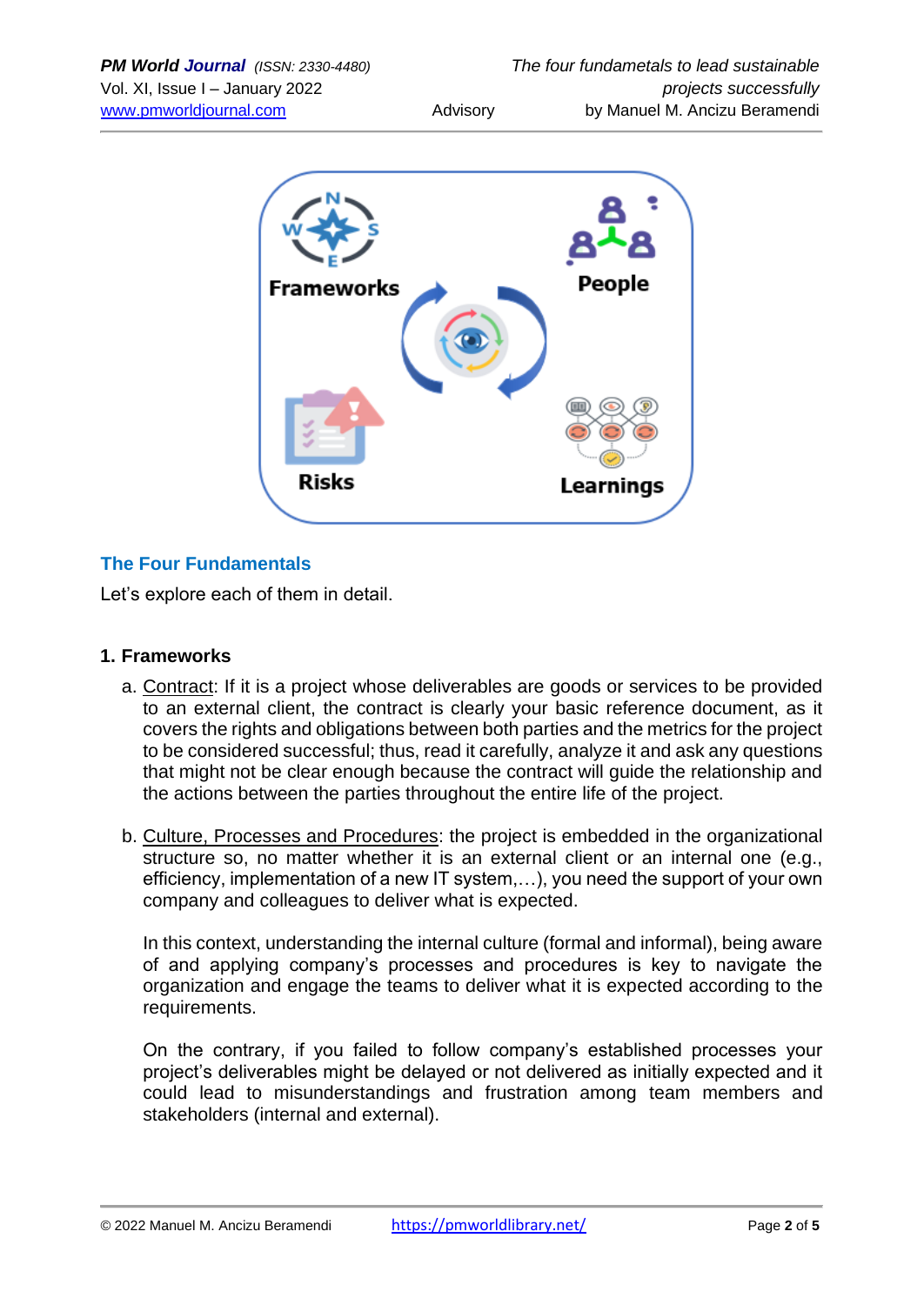### **2. People**

Projects are all about people working together as a team to transform ideas into results, create the expected benefits and comply with agreed requirements.

Take the necessary time to know who is who in the project, the roles and responsibilities of client's representatives, project management team, main stakeholders, those who will support us in specific issues...

A good network helps a lot because, in the end, people like working with other people instead of just with excel files or machines; we are human beings and like the feeling of belonging to a team and seeing that what we do is useful for other human beings.

Soft skills like empathy, the ability to reach agreements and the capacity to adapt are very valuable to engage people and move forward; actually, empathy was mentioned in a Forbes article<sup>(1)</sup> as the most important leadership skill according to research.

#### **3. Risk management**

All projects face risks; identifying, managing and monitoring them in advance, proactively and in detail is fundamental to achieve the goal within the approved guidelines to be considered successful.

Risks can be negative or positive depending on their impact on project goals. If the effect is positive, it is usually called opportunity.

The use of standard methodologies helps to monitor risks effectively. Once the baseline of the main elements (objective, quantity, planning, cost, quality, equipment, resources....) has been agreed, it is time to monitor potential deviations, both positive and negative, from this baseline; this is known as risk and opportunity management.

Each risk should have a probability, a potential impact that results in a risk level (ordered from highest to lowest), trigger event and an action plan if the trigger event was activated; impact and probability are a range of numbers, regularly between one to five or one to ten.

|  |  | risk Log   Impact   Probability   mpact x Probability   Inguen | <b>Risk Level</b> |  | Trigger   Action Plan |
|--|--|----------------------------------------------------------------|-------------------|--|-----------------------|
|  |  |                                                                |                   |  |                       |

Following a standardized methodology, processes and formats contributes to efficiency (no need to reinvent the wheel every time), to better control (easier to know where to look), to have a common language among all parties involved and to transfer lessons learned in an agile way throughout the project.

This is especially important in decentralized projects (with activities and people in several locations at the same time) or in companies that manage many similar projects to one another (so it is not needed to start from scratch each time in terms of methodology, templates, steps to follow, training for new members, etc).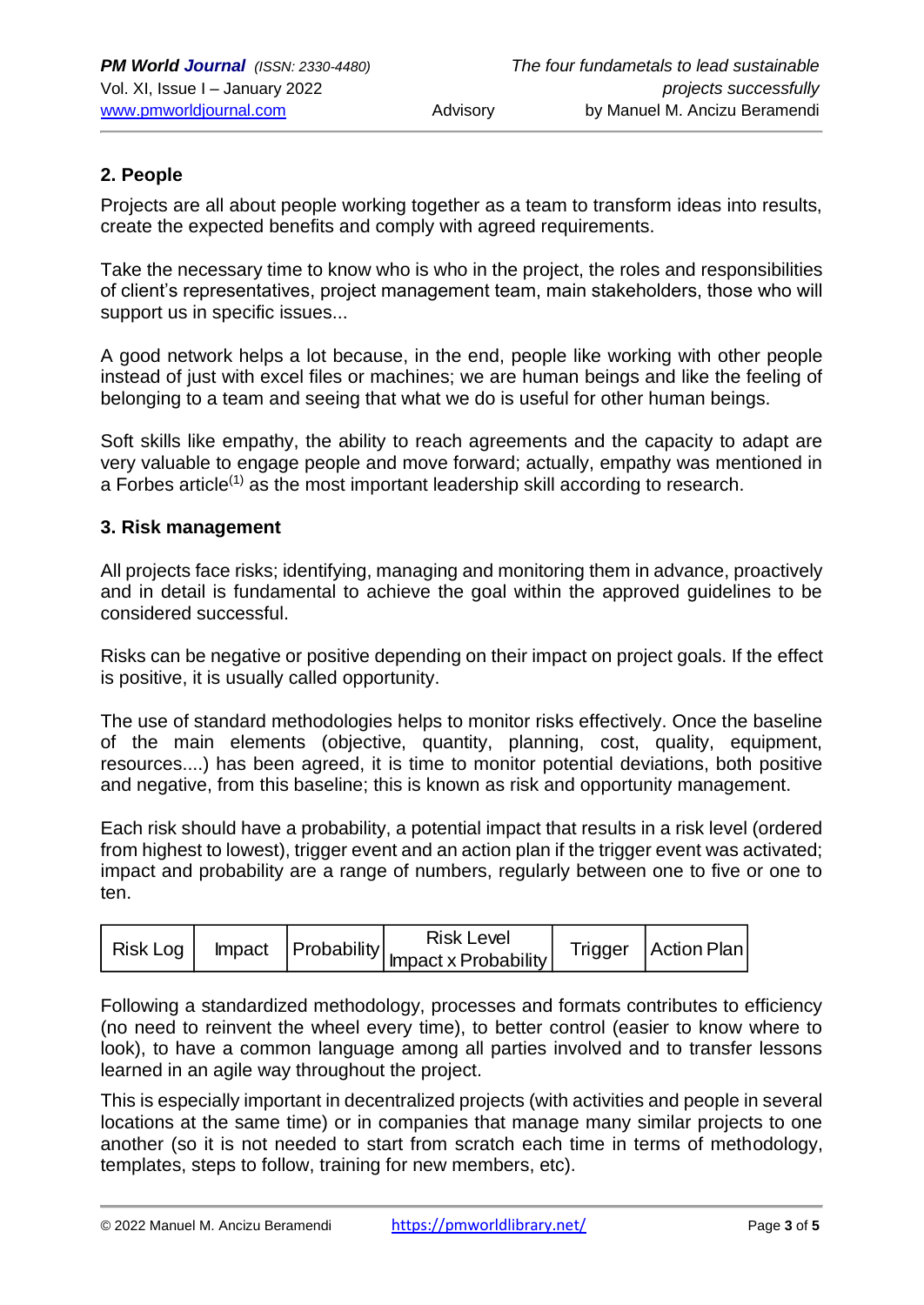#### **4. Learnings**

As the project progresses, there are learnings that can be gathered and incorporated as improvements; a lesson learned session can be held at the end of the project or as an on-going process, using every opportunity to learn and implement small improvements that, over time, will make a difference.

Monitor what is happening around you and take also transversal learnings from other areas of the company, from other projects, from conversations or training courses... no matter where the learning comes from, implementing it can be beneficial to the performance of the team and the project.

It is important to collect learnings in a structured way and analyze them so that they can be used for the current project as well as be transferred to other projects that can also benefit from them.

Setting periodic audits and project evaluations to ensure proper compliance with standards, the maintenance of risks within agreed parameters and the availability of trained personnel in each activity contribute in a healthy way to continuous improvement and learning.

It is an iterative process that aims to incorporate all the lessons learned into the continuous improvement cycle.

#### **Conclusion**

With these four fundamentals (frameworks, people, risks and learnings) you will have a good foundation to lead or be involved in a project and thus materialize its goals and benefits. Isn't it great to be able to create something new and transform ideas into something real, that brings value to people and society?

## **References**

(1) [https://www.forbes.com/sites/tracybrower/2021/09/19/empathy-is-the-most-important](https://www.forbes.com/sites/tracybrower/2021/09/19/empathy-is-the-most-important-leadership-skill-according-to-research/?sh=39cdc0d43dc5)[leadership-skill-according-to-research/?sh=39cdc0d43dc5](https://www.forbes.com/sites/tracybrower/2021/09/19/empathy-is-the-most-important-leadership-skill-according-to-research/?sh=39cdc0d43dc5)